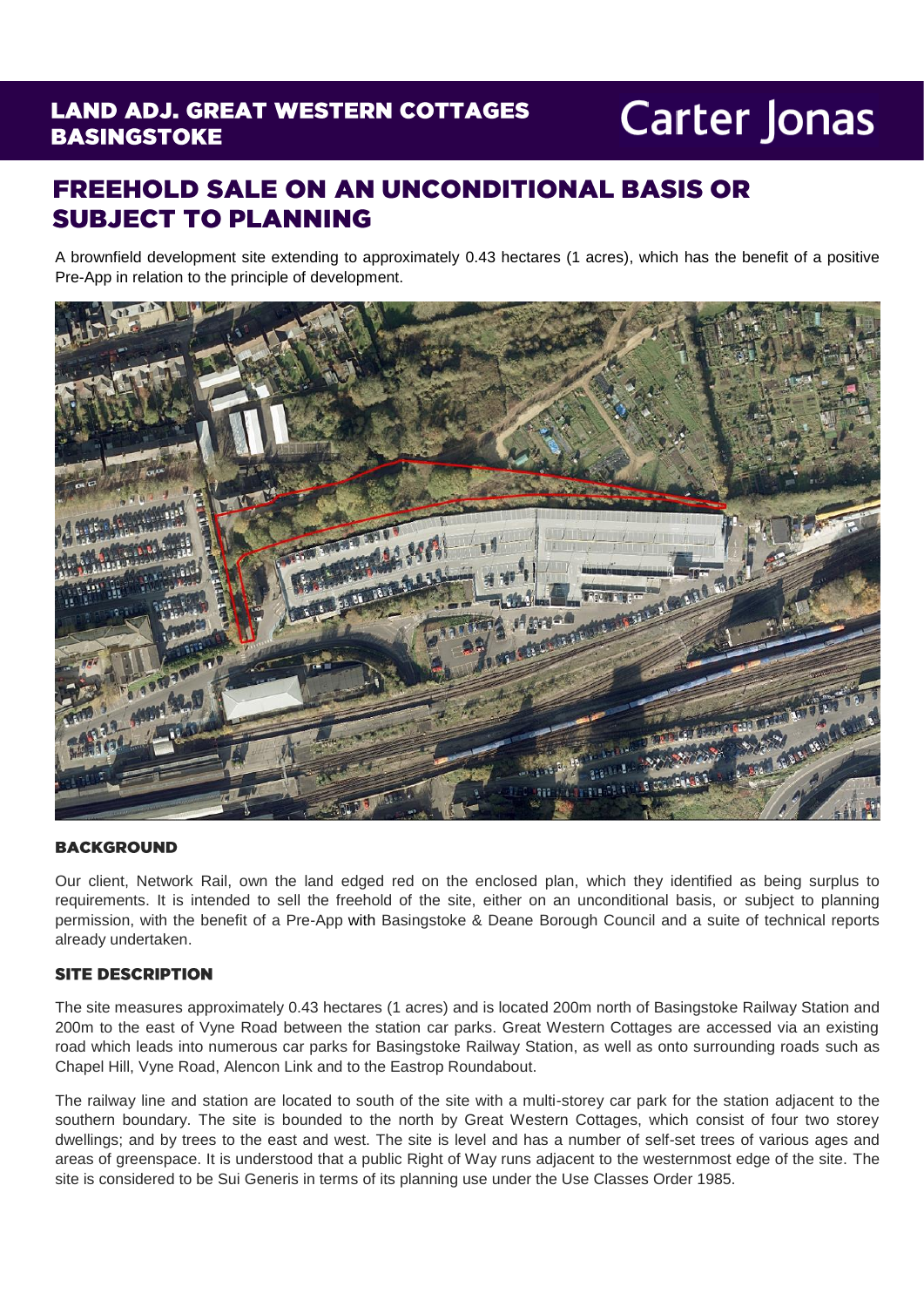Please note that in addition to the site there is a commercial building adjacent to the entrance to the multi-storey car park, which is locally listed, and currently subject to a lease which Network Rail will consider including as part of the proposed sale.

#### **LOCAL PLAN**

The Local Plan for Basingstoke and Deane (2011 to 2029) was formally adopted in May 2016 and represents the strategic planning policy document covering the whole of the Borough. The most relevant policies contained within the Local Plan in respect of this site are considered to be Policy SD1 - Presumption in Favour of Sustainable Development, Policy SS1 - Scale and Distribution of New Housing, Policy CN1 - Affordable Housing and Policy CN3 - Housing Mix for Market Housing.

There is a current target for 15,300 houses to be built within the Borough between 2011 and 2029. As of 2014, 1,951 houses had been built. A further 4,668 had planning permission at the time of the plan adoption and a further 6,741 had been identified (550 from small windfall sites).

Policy SS1 – Scale and Distribution of New Housing states that the Borough will permit development and redevelopment within the defined Settlement Policy Boundaries 'which contribute to social, economic and environmental well-being'. The proposal is to develop this currently unused site to contribute towards the Borough's housing target is therefore considered to follow Policy SS1.

Policy CN3 – Housing Mix for Market Housing states that development will be permitted where there is a mixture of housing types and sizes to address local requirements and is appropriate for the local area in terms of location and design. A proposal should seek a range of 1, 2 and 3 bedroom dwellings with a mixture of flats and houses which will positively address the existing dwellings to the north. A range of storeys and orientations of the proposed dwellings will enable various sizes of dwellings to be provided.

Policy CN9 – Transport states that development proposals will be permitted that:

- a) Integrate into existing movement networks;
- b) Provide safe, suitable and convenient access for all potential users;
- c) Provide an on-site movement layout compatible for all potential users with appropriate parking and servicing provision; and
- d) Do not result in inappropriate traffic generation or compromise highway safety.

Given the proximity of the site to Basingstoke Railway Station it is considered that the site is in a highly sustainable location and a significant percentage of journeys by future occupants of the scheme will be made by train, bus, cycle or on foot. Notwithstanding the alternatives to car journeys a scheme will provide, it is also proposed that there should be sufficient on-site parking from the existing vehicular access to the south, which it is intended will be widened and improved.

In addition to the above policies Policy CM4 – Biodiversity, Geodiversity & Nature Conservation of the Local Plan is considered to be relevant to this proposal as it states that 'development proposals will only be permitted if significant harm to biodiversity and/or geodiversity resulting from a development can be avoided or, if that is not possible, adequately mitigated'.

Basingstoke and Deane Borough Council (BDBC) adopted its Community Infrastructure Levy (CIL) and supporting policies in March 2018 and it came into effect in June 2018. The site falls within CIL Charging Zone 3 - Basingstoke and Tadley, where new residential development will be charged at £140 per sq. m.

The site is within Flood Zone 1, which means it is at low risk from fluvial flooding. The River Loddon is approximately 300m south of the site and is culverted as it runs through the centre of Basingstoke.

Although not within it, the site is located close to the southeast corner of the South View Conservation Area. The Pre-App proposal was designed to ensure that it does not have a detrimental impact upon the character or appearance of the special architectural or historic interest of the South View Conservation Area, including minimising its impact upon views into and out.

#### **PLANNING POSITION**

A Pre-App was undertaken by Network Rail in May 2019, which concluded that the principle of development in this location is considered acceptable; though a reduction in unit numbers is likely to be required.